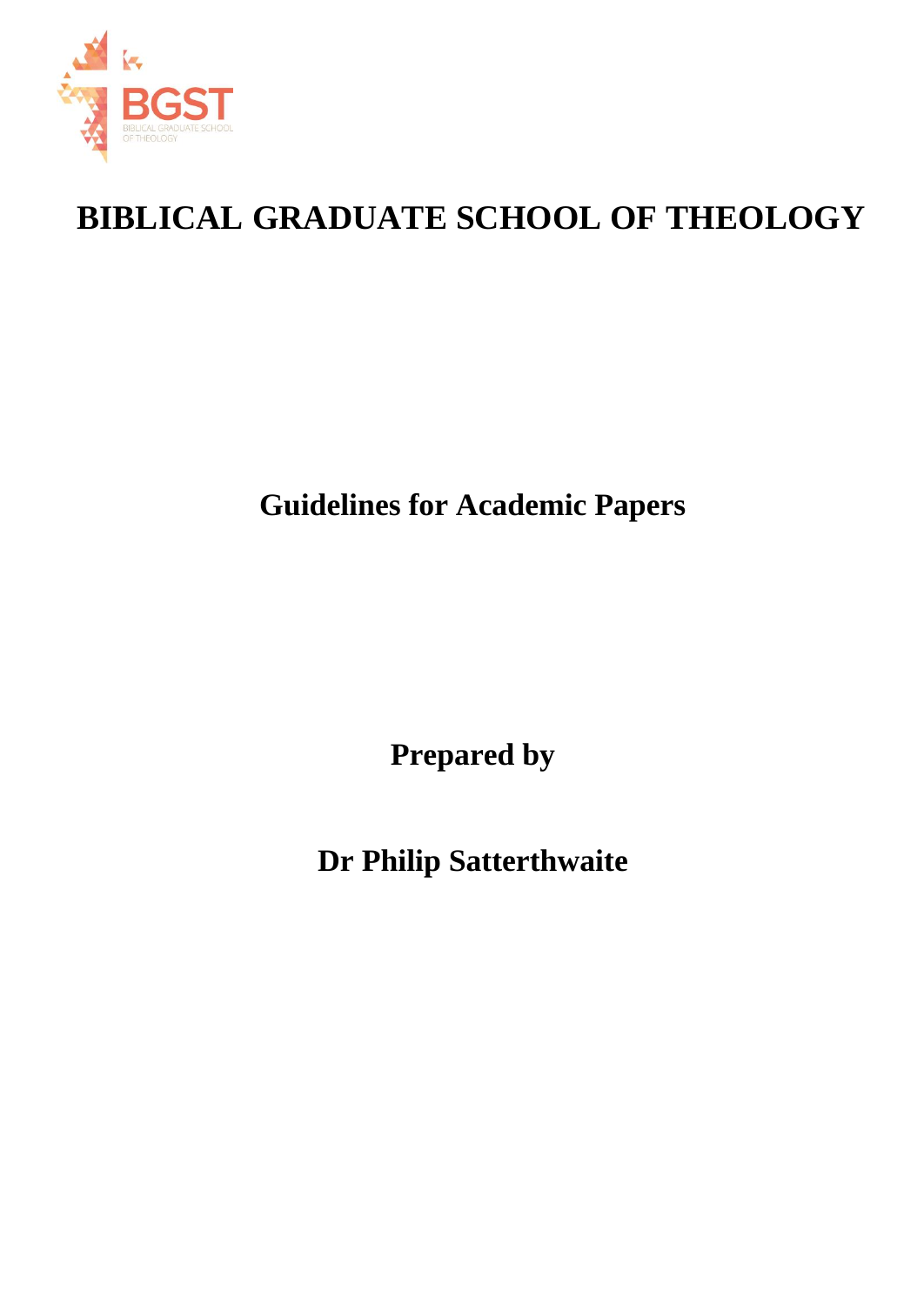#### **BIBLICAL GRADUATE SCHOOL OF THEOLOGY**

#### GUIDELINES FOR ACADEMIC PAPERS

#### 1. Introduction

*Why academic papers?* Much of your time as a student is spent in largely passive activities: listening to lectures; reading books, etc. Your assignments, though they may seem burdensome, are also an opportunity for you to take a more active part in the learning process. Here is the chance for you to respond to some of the ideas you have encountered in your courses; to be creative and imaginative; to collect data and formulate arguments; to extend your understanding of an issue; to try out an idea that you have had for a long time; and so on.

*Why these Guidelines?* It is our impression that, while some BGST students find the process of producing academic papers quite easy, others, for a variety of reasons, are daunted by the prospect. The following guidelines aim to provide some basic advice on how to set about two types of academic papers: (a) critique/review assignments; (b) essay assignments.

## **Any comments on the usefulness of these Guidelines would be welcome, and should be communicated to Dr. Satterthwaite.**

#### 2. Formatting

Some colleges issue lengthy guidelines on formatting, specifying paper size, size of margins and headers/footers, layout of title and contents pages, etc. In our opinion detailed rules on these and related topics are inappropriate for most BGST papers. The only criterion is that the layout and appearance of your paper be clear and attractive to the eye.

Clarity and pleasing appearance are aided by:

- leaving reasonable margins
- leaving a one-line gap between paragraphs
- using 1.5 spacing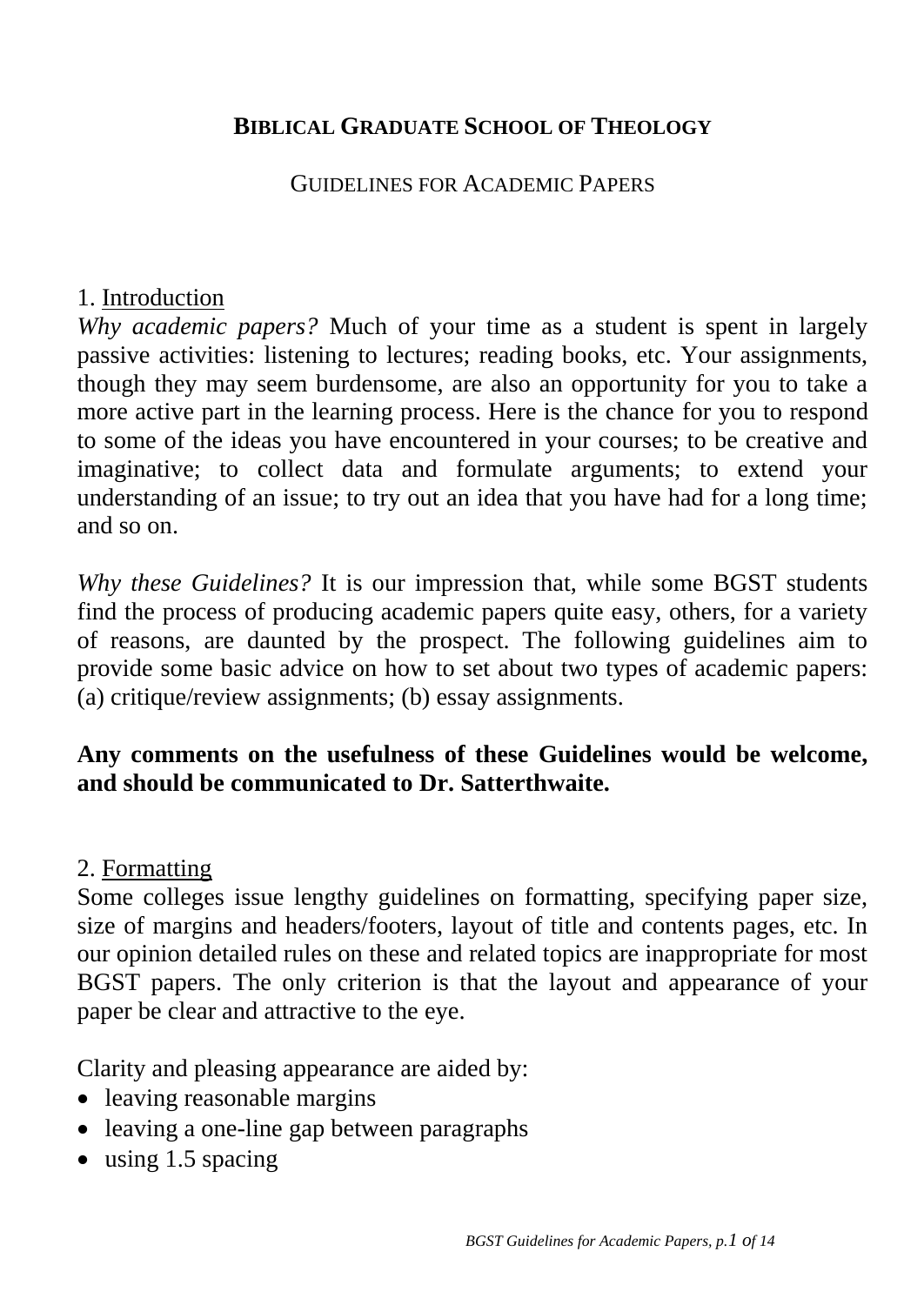- avoiding silly or gimmicky fonts, and using 12-point size or above (these Guidelines were written in 12-point Times New Roman)
- using footnotes rather than endnotes
- numbering your pages

Title and contents pages may be added at your discretion. We do not feel they are necessary for most BGST essays. They are certainly not necessary for critiques.

## 3. Critique/Review<sup>1</sup> Assignments

A critique involves (i) summarising and (ii) responding to a piece of writing, typically an article, an essay or a chapter of a book. Both aspects of the task are important.

*Summary*: You need to summarise the piece you are critiquing in order (i) to show the lecturer that you understand its main arguments (ii) to provide a basis for your own response.

Imagine you are writing your critique for someone who will not have access to the piece: you will need to summarise the piece as clearly as possible simply so that your reader will know *why* you respond to it as you do. There is also the question of fairness: you will want to represent the author's arguments as clearly as you can.

*Response*: It is likely that you will find yourself disagreeing with some aspect of the piece. If that is the case, your task is relatively easy: you have only to state what you disagree with, or are otherwise dissatisfied with, and why.

Reasons for disagreement/dissatisfaction might include the following:

- The topic is totally trivial: why is the author writing about this topic at all? Is it worth writing about? Has the author justified the choice of topic?
- The topic, or point at issue, is not clearly defined: what is the author writing about?
- The style is poor: the author has not written clearly.
- The terminology is poor: the author has not offered an adequate definition of key terms which are crucial to the discussion.

<sup>&</sup>lt;sup>1</sup> We use the terms 'critique' and 'review' interchangeably. Sometimes an essay can also take the form of an extended critique.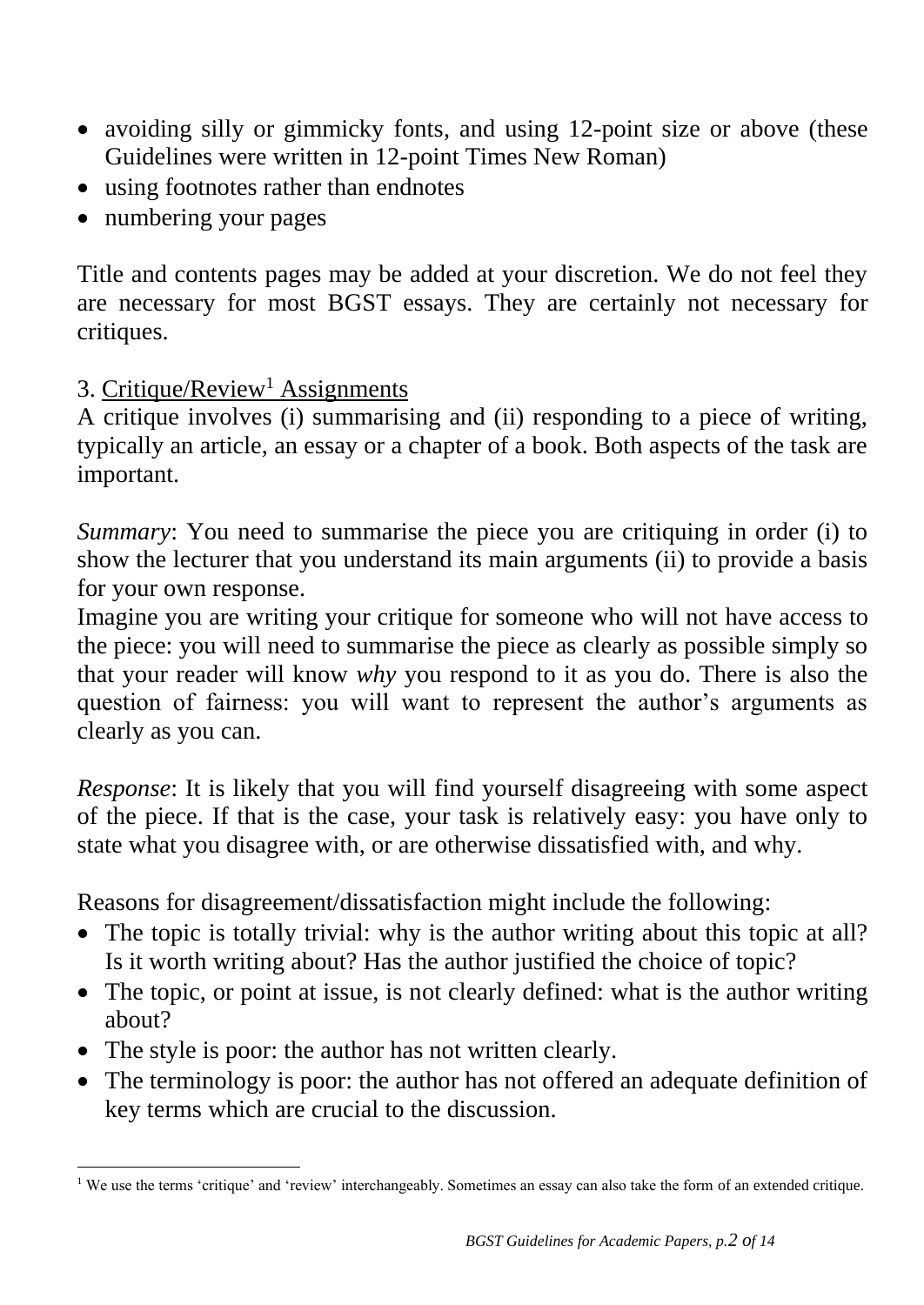- The argument is unclear: the author has not made it plain how the conclusions follow from the evidence presented.
- The argument is clear but unsound: the conclusions do not necessarily follow from the evidence presented.
- The author's arguments have some merit, but the case has been overstated.
- The author has omitted to consider some of the evidence.
- The author has been selective in presenting the evidence.
- The author has only presented one possible interpretation of the evidence, whereas other interpretations, equally convincing or more convincing, are also possible.
- The author's initial assumptions (or: presuppositions) are questionable.
- The author's world-view is questionable.

In disagreeing, try always to be fair-minded. Do not overstate or mis-state the author's arguments in order to refute them. Try to imagine yourself speaking to the author face-to-face, and attempting to offer constructive criticism.

If you find yourself largely in agreement with the author's arguments, you will have to work a little harder in order to respond adequately to the piece (NB: it is unlikely that your lecturer will consider 'I agree totally with all the author's points' an adequate response).

Points to consider in this case might include:

- Can the author's approach be applied to other texts or topics which are not considered in this piece? (E.g., one way of conveying to the reader how good an essay on Mark's Gospel is may be to say 'the author's approach could also fruitfully be applied to the other Gospels.')
- Does the author have any practical suggestions as to how to implement the proposals made in the essay? Is the essay all theory and no practice?
- Is the piece relevant to C20 Singapore? (E.g., an essay on the challenges faced by Christians in Europe, no matter how well-researched and clearly argued, may not have a great deal to say to Singaporean Christians.)
- Do you find the piece personally relevant? Did you find it gave you answers to questions that had been puzzling you? Did it suggest new ways of looking at a topic, or new topics for you to think about?

(NB: this is not the first question you should ask about the piece, as it is unlikely that it was written with you specifically in mind; but at some point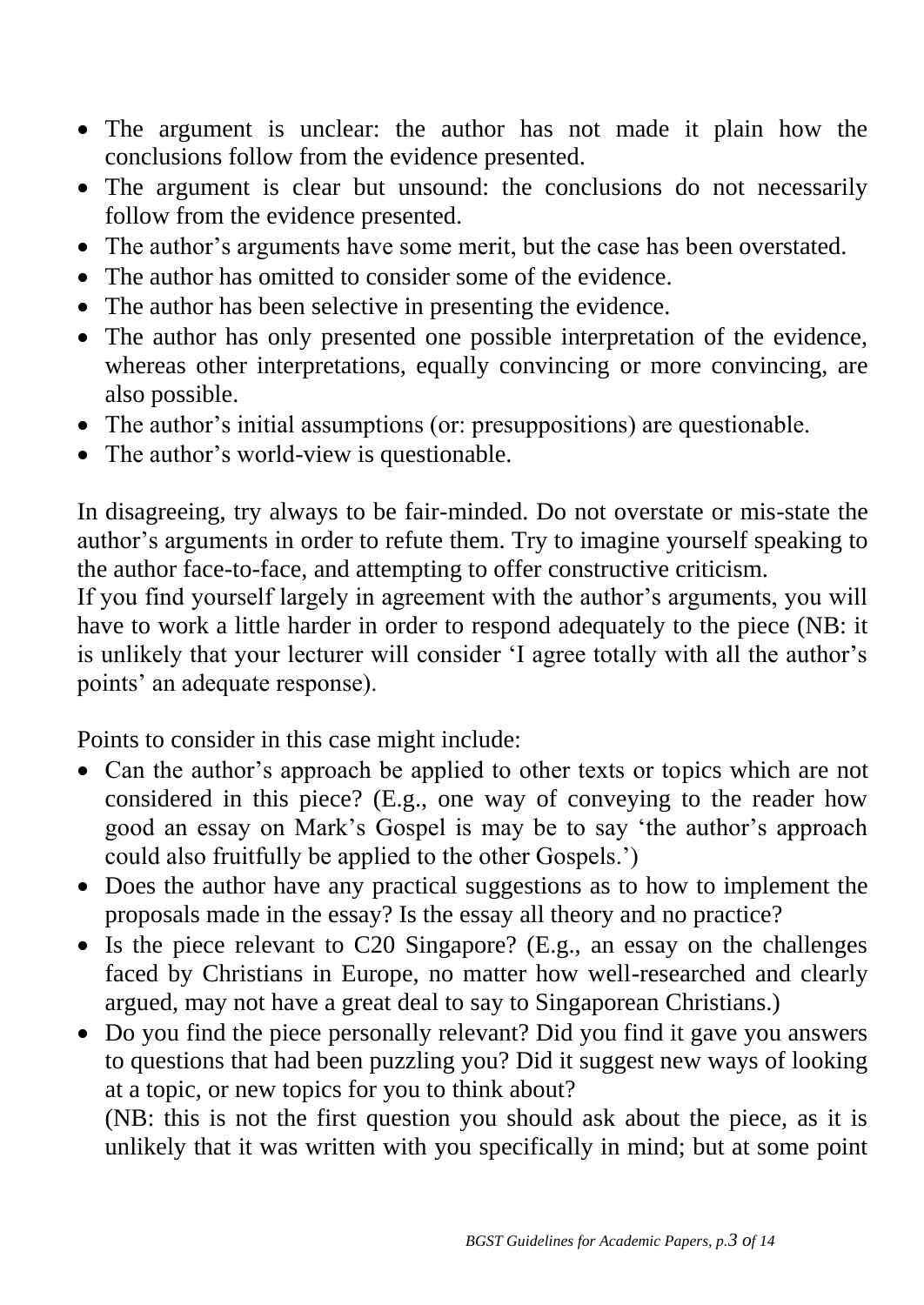in your response it may be reasonable to raise the issue of personal relevance.)

You will find it helpful to look at the review sections of some periodicals in BGST Library: *Anvil, Catholic Biblical Quarterly, Evangelical Quarterly, Journal of Biblical Literature, Trinity Journal*, all of which contain lengthy, high-quality book reviews. Try to read a selection of such reviews: this will give you some idea of the different ways in which one can set about the task of critiquing someone else's work.

## 4. Essay Assignments

The task of essay-writing may be broken down as follows:

- Understanding the assignment; defining the task
- Collecting the data; doing some reading
- Reflecting: working out your argument
- Writing the essay

#### (a) Understanding the Assignment/Defining the Task

Essay assignments fall into two main categories: (i) those in which the topic is defined by the lecturer, typically in the form of an essay title which you must write upon; (ii) those in which it is more or less up to you to define the topic ('reflection papers' to some extent fall into this second category).

- (i) In the first case, make sure you know what you are being asked to do. If necessary, clarify your understanding of the essay title with the lecturer. Please bear in mind, however, that sometimes the lecturer expects you to work out for yourself what is involved in answering a particular question: what issues are and are not relevant to a particular question, and so on. Do not expect the lecturer to provide you with an essay plan.
- (ii) In the second case, pick a topic which interests you and which seems to be manageable. Most topics can be expressed either in the form of a question (e.g., What does the book of Ezekiel have to say to  $20<sup>th</sup>$  century Singaporean Christians?) or a statement along the lines: 'whereas people have said A, B, C about Topic X, I now wish to say D, E, F.' Try to formulate your topic into such a question or statement, and then reflect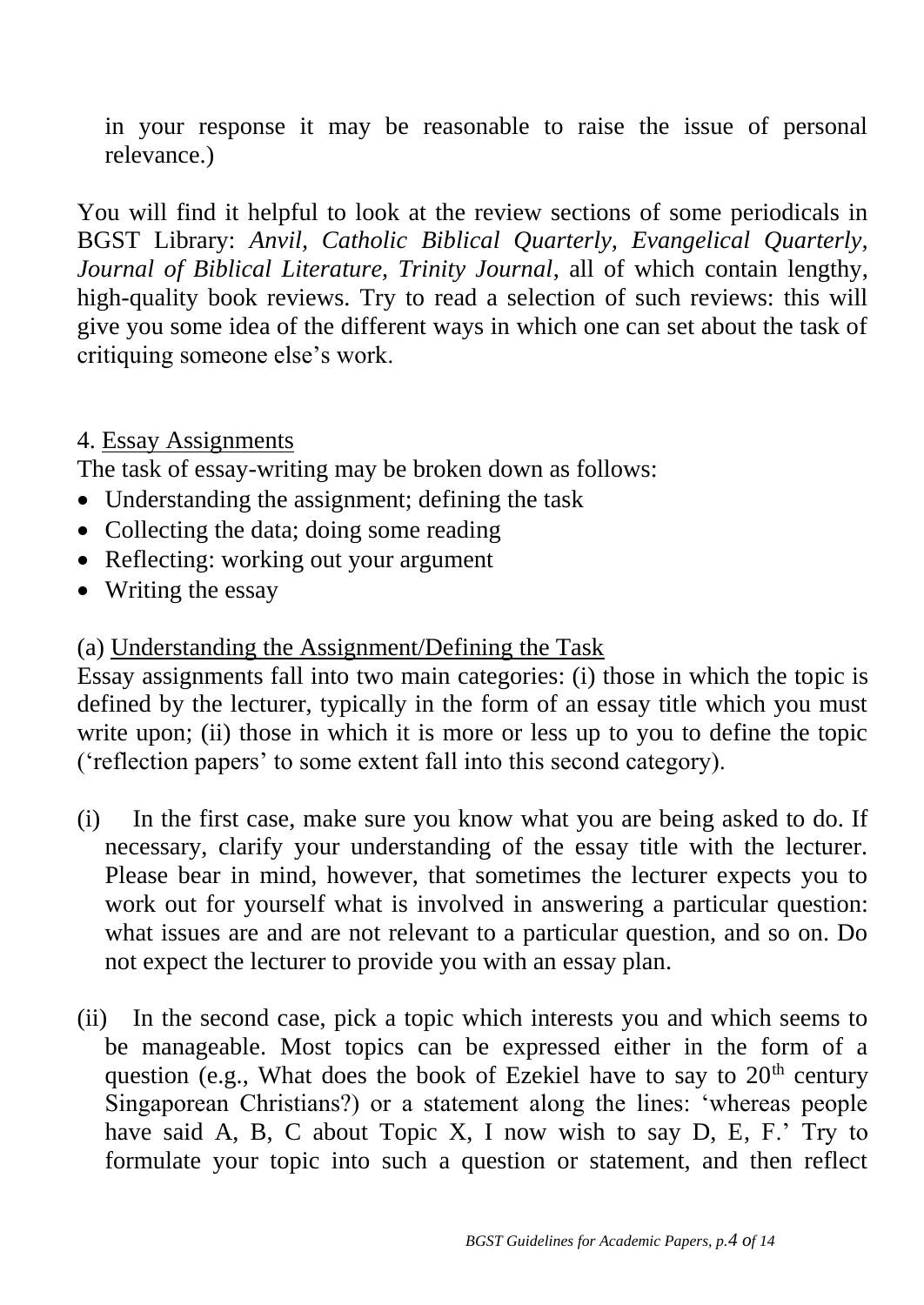briefly upon it: Does it seem worth writing about? Do you think you can deal with it within the word-limit given? Do you need to narrow your topic down somewhat? If necessary, check whether your lecturer thinks the topic is appropriate.

(b) Data Collection/Reading

The following provide data for research:

- (i) *Primary Texts*: These are, in effect, the texts you are being asked to write about, or which are relevant to the essay topic. If the essay is on OT prophecy, your primary texts are the OT prophetic books; if it is about Luther, then your primary texts will include some of Luther's writings. Newspaper articles, government statistics, and the texts of interviews could also fall into the category of primary texts. *Do not neglect the study of primary texts: you are entitled to form your own opinions on the basis of the primary texts.*
- (ii) *Data gathered in the course of Field Research*: The issues raised by field research in all its forms lie beyond the scope of these Guidelines
- (iii) *Secondary Literature*: In addition to reading primary texts, doing your own field research, etc., you will usually have the opportunity to read what others have written on the texts or topic in question (= 'secondary literature', 'secondary reading').

*Please note*: you should not feel that you need to search through the secondary literature in order to find someone who supports each one of your points. As noted above, you are entitled to form opinions in your own right, provided you can justify them.

In particular, try to avoid using secondary literature simply to give a superficial appearance of scholarship to your work: perhaps by referring briefly to a number of writers, or quoting brief phrases from them, without really interacting with their ideas. Lecturers can easily tell when students are merely quoting in order to show that they have looked at books. As a general rule, do not refer to other writers unless what they say (whether you agree or disagree with it) is important for your chosen topic.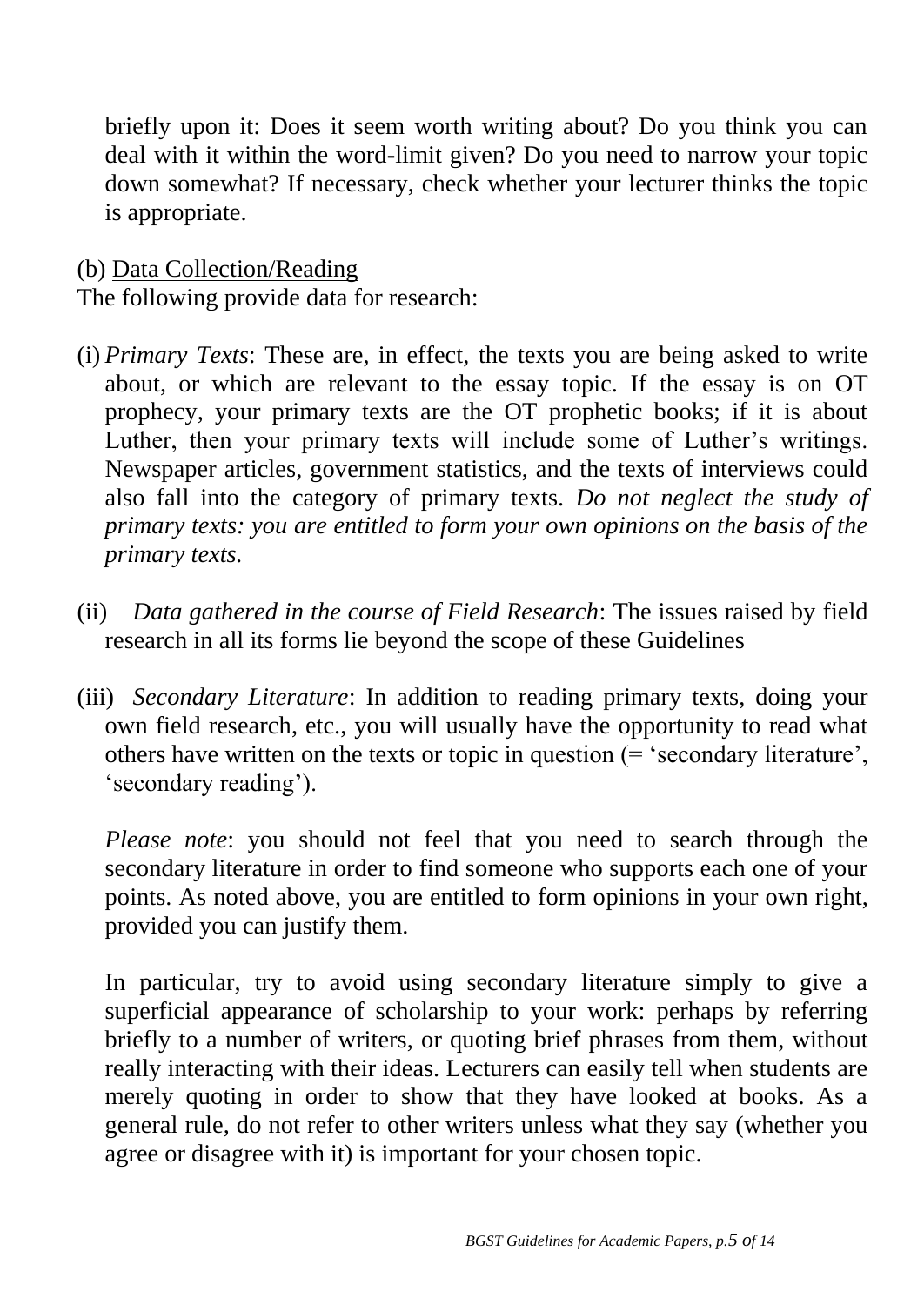If the lecturer has specified certain items of secondary literature for the essay, you should read those. Even if no secondary reading has been specified, you are usually at liberty to read as much as you like: the resources of BGST Library (and other libraries in Singapore) are at your disposal! Your lecturer can also advise you.

It is a good idea to read a simple (brief, introductory) text before reading a more detailed study: try a brief, up-to-date biblical commentary before working through a larger-scale one; try an introductory survey to a field of study before attempting a long monograph on one aspect of that field.

Dictionary articles, or articles in a book like *The Complete Book of Everyday Christianity* (ed. R. Banks and R.P. Stevens) are a good starting point, giving a helpful summary of the topic and suggesting further items of reading. Of all the books in BGST library, dictionaries are the ones which have been written with your needs as a student most clearly in mind.

More generally, you should get into the habit of occasionally browsing through the shelves of BGST Library, and looking at some of the recent journals. *Do not rely solely on your lecturer's advice: take an active role in the learning process.*

Finally:

- *DO NOT* spend so much time reading secondary literature that you neglect to spend adequate time on planning and writing the essay. As a rough guide, you should not need to spend more than 10 hours on secondary reading for a BGST essay.
- *DO* acknowledge any ideas and opinions derived from secondary reading in a properly documented footnote (see below, under 'Plagiarism').

## c. Reflecting: Working out your Argument

If you do this stage properly, the essay writing should be relatively painless. Plan to spend at least an hour on this, preferably when you are fresh.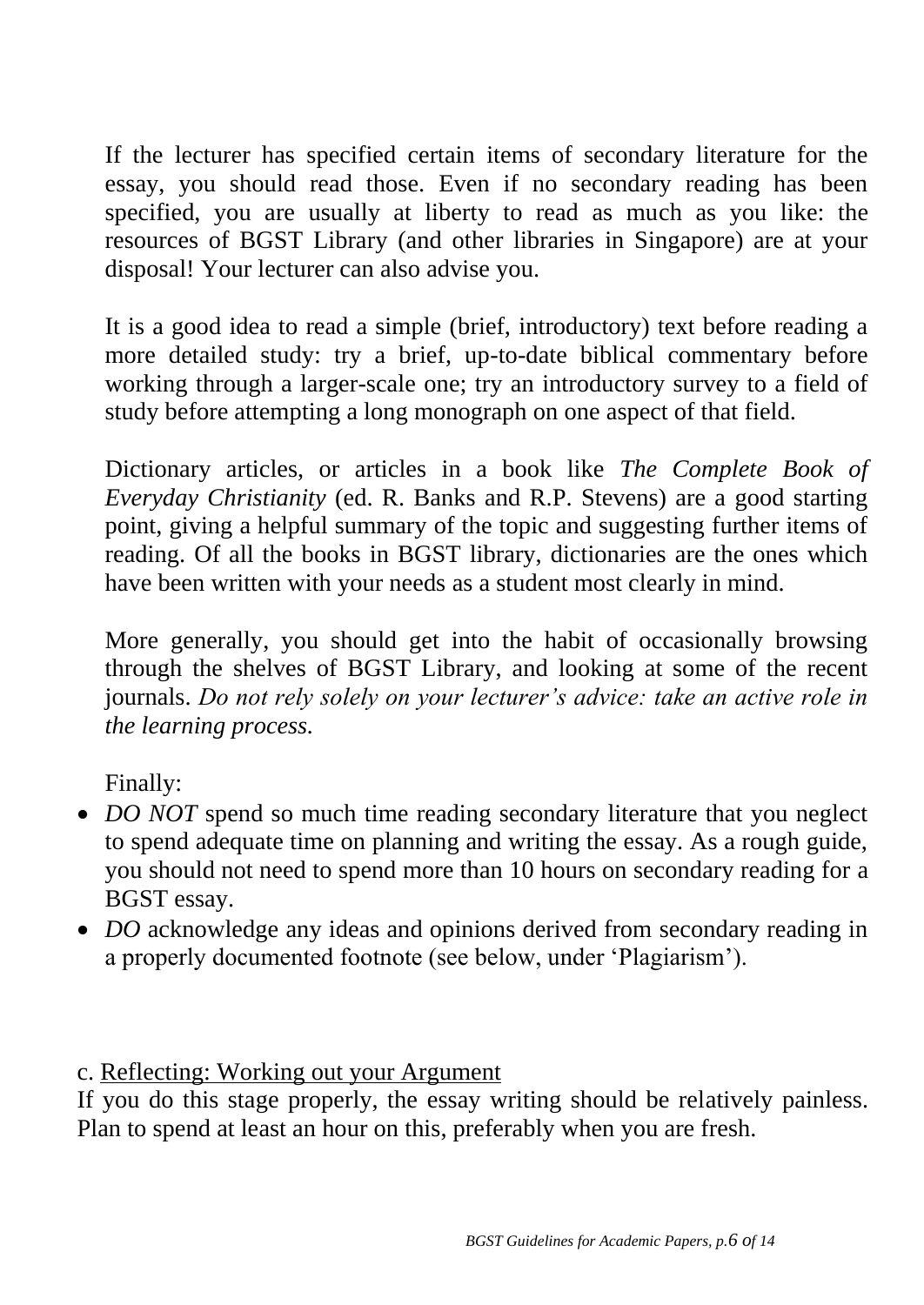## *Think*

(You may find it helpful to jot down words on a pad as a spur to thought):

- What are the key issues, the main points, the most important ideas, the questions that get to the heart of the matter? How do they relate to each other? (If you like, use a flow-chart to show the relationships between issues/points/questions.)
- What are the important pieces of evidence, the texts that must be discussed? Why are these pieces of evidence or texts important?

## *Formulate an argument*:

- What is/are the main point(s) you feel you should make? What are your main reasons for taking the line you do?
- What is your answer to the question(s) you are trying to address? Again, what are your main reasons?
- Are there any pieces of evidence, or texts, that do not fit easily into the argument you are trying to make? How do you account for them? Do you need to modify your argument in the light of them?
- Perhaps there are two competing views on the question you are addressing: what are the strong and weak points of each view? (NB: in responding to the secondary literature on your chosen topic you can apply the approaches suggested under 'Critique Assignments')
- Can you rank the points for and against the case you are trying to make in order of importance? Are some points clearly decisive and others not?
- Are some issues or arguments (perhaps those you have encountered in the secondary literature) clearly irrelevant to the point at issue? On what grounds?
- Are there some key terms relating to the point you are discussing which need to be carefully defined? Does a difference of viewpoint between two scholars arise from the fact that they each define certain key terms differently?

*Draw up an essay plan*: This might take the form: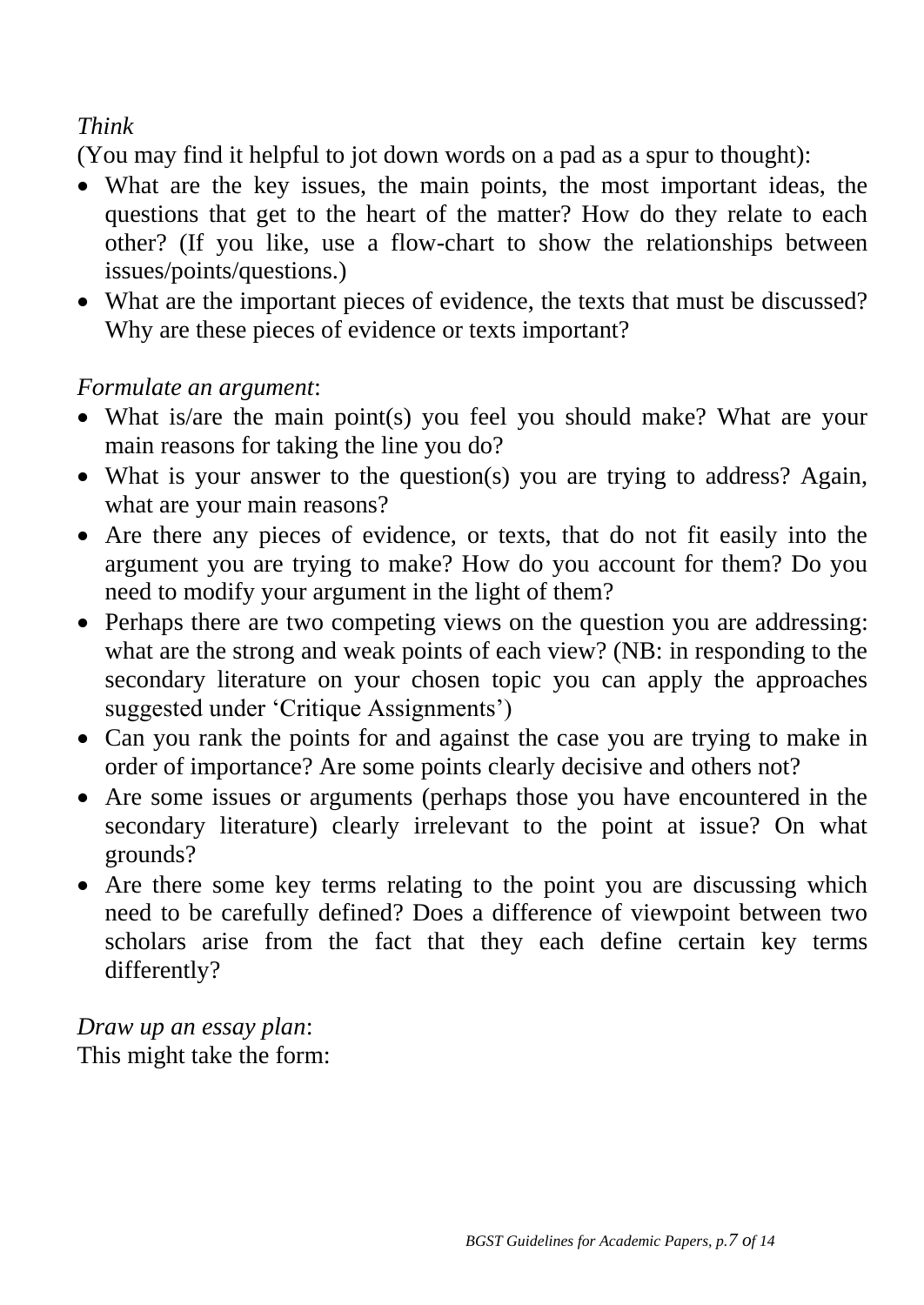INTRODUCTION: briefly states what the essay is about, introduces the topic.<sup>2</sup>

MAIN POINT A Supporting Argument 1<sup>3</sup> Supporting Argument 2 Supporting Argument 3, etc.

Response to possible counter-arguments to point A; necessary qualifications to point A

MAIN POINTS B, C, D, E……. (organised as for Main Point A)

CONCLUSION: brief statement of the conclusion(s) to which your arguments point.

In drawing up your plan, you should go into *some* detail, or you are not really thinking through what you are going to say. Imagine a 'Main Point A' which runs as follows:

MAIN POINT A: The OT prophets attack Israelite worship Supporting Argument 1: Amos Supporting Argument 2: Hosea Supporting Argument 3: Isaiah

If you don't go beyond that in drawing up your essay plan, you have still left yourself with all the work to do when you come to write your essay. *How* are you going to use Amos, Hosea and Isaiah to support your main point? *Which* texts in Amos, Hosea and Isaiah attack Israelite worship? *On what basis* do they attack this worship? Is there *more than one way of interpreting* these texts? And so on.

<sup>&</sup>lt;sup>2</sup> You may find it appropriate to introduce a definition of a key term at this point (e.g., in an essay on 'Justification by Faith' it might be helpful to state at the outset how you understand the term).

<sup>&</sup>lt;sup>3</sup> It enhances the clarity of your argument if these supporting arguments are presented in order of importance.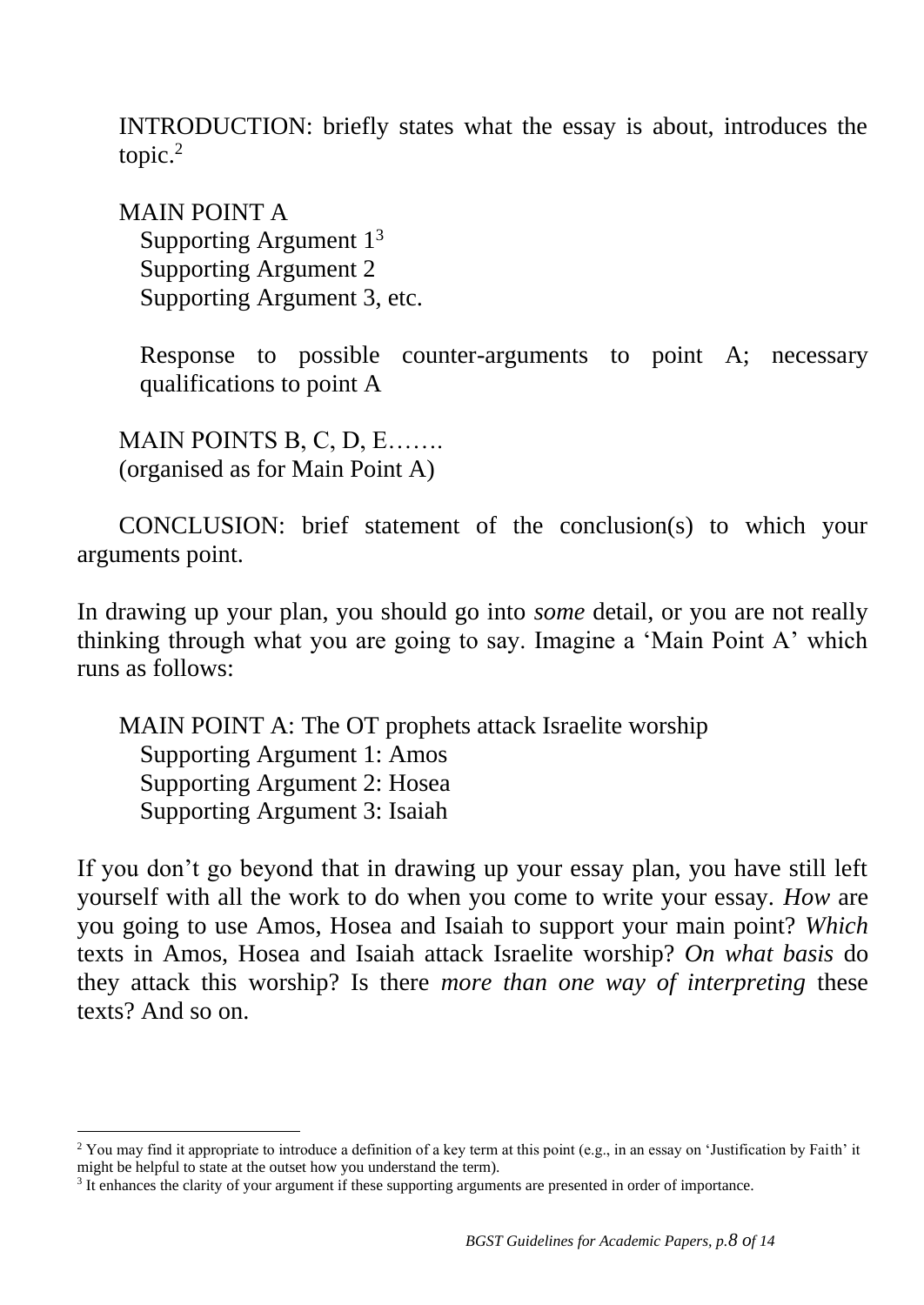A better version of this 'Main Point A' might be as follows:

MAIN POINT A: The OT prophets attack Israelite worship Supporting Argument 1: Amos (North): 4:4f; 5:4-15; focus on worshippers' unjust practices Supporting Argument 2: Hosea (North): ch. 4; 9:1-9; focus on worshippers' idolatry Supporting Argument 3: Isaiah (South): 1:10-26: attacks same things as Amos and Hosea in North

Qualification: NB, not so much worship in itself which is attacked, but worship which is not matched by life-style.

This may not be perfect, but at least if you've got this far, you've done some of the necessary thinking for this part of your essay.

If possible, put the plan aside and come back to it next day. Are you still convinced by your arguments? Do you think you have presented them in the right way? Do you need to re-arrange aspects of the plan?

d. Writing the Essay Again, try and do this when you are fresh.

Try to use a simple style:

- As far as you can, use simple, familiar vocabulary. If you need to introduce a technical term, it may be appropriate to define it.
- Use short sentences wherever possible.
- Do not let your paragraphs become over-long. A good general rule is: one idea per paragraph.

Do not be rigidly committed to your essay-plan. Sometimes when writing an essay you find that an argument which looked convincing on paper needs to be re-worked, or that the essay structure needs to be changed. If so, don't plough on regardless, but take the time to stop and think again. Computers make it easier to re-structure essays than it was 20 years ago!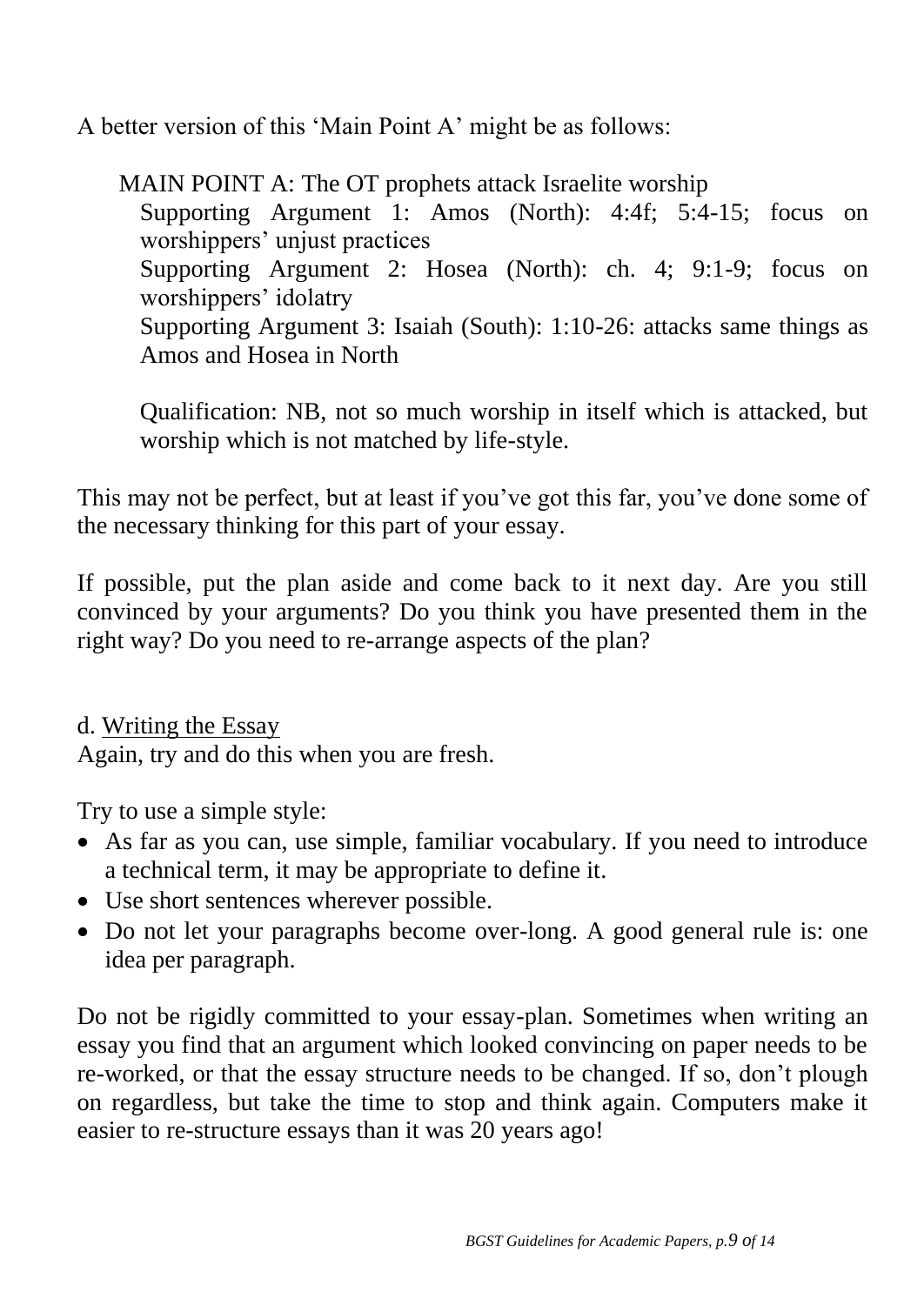When you have written the essay, run a spell-check on it if your computer has this facility. Then print the essay out and proof-read it the next day. Make any small corrections by hand, or, if the corrections are major, make the corrections on the computer and reprint the essay.

The above comments obviously presuppose at points that you are not writing this essay to meet an urgent deadline. If you are short of time, at least make sure you set aside time to plan the essay: it may not seem so, but *proper planning is the biggest time-saver imaginable!*

#### 5. Plagiarism (and Quotations)

#### (a) What is Plagiarism?

Plagiarism may be defined as the *conscious, unacknowledged use of another person's words or ideas*.

Plagiarism may take the following forms:

- Worst of all is *copying significant phrases, whole sentences or even complete paragraphs from someone else's writings without acknowledging the source*. It makes no difference whether the writings copied are published or unpublished; or whether they are published on paper or in electronic forms. It also makes no difference if you copy someone else's work and make occasional changes as you do so, perhaps by altering the occasional word, or inverting the order of two phrases: you are still basically using someone else's work rather than doing your own.
- If someone *verbally dictates* to you sentences or paragraphs which you incorporate in your work, that is also, in effect, plagiarism. There is a danger of this happening if you ask someone to 'help me with my English'.
- Also bad is *using data that someone else has gathered without acknowledging the source*. It makes no difference if you draw your own original conclusions from these data: you should still acknowledge the source of the data.
- Less reprehensible, but still unsatisfactory is *using someone else's ideas or arguments without acknowledging the source.* Examples of this would be writing an essay entirely in your own words but using ideas entirely derived from other (secondary) sources; or structuring an essay according to an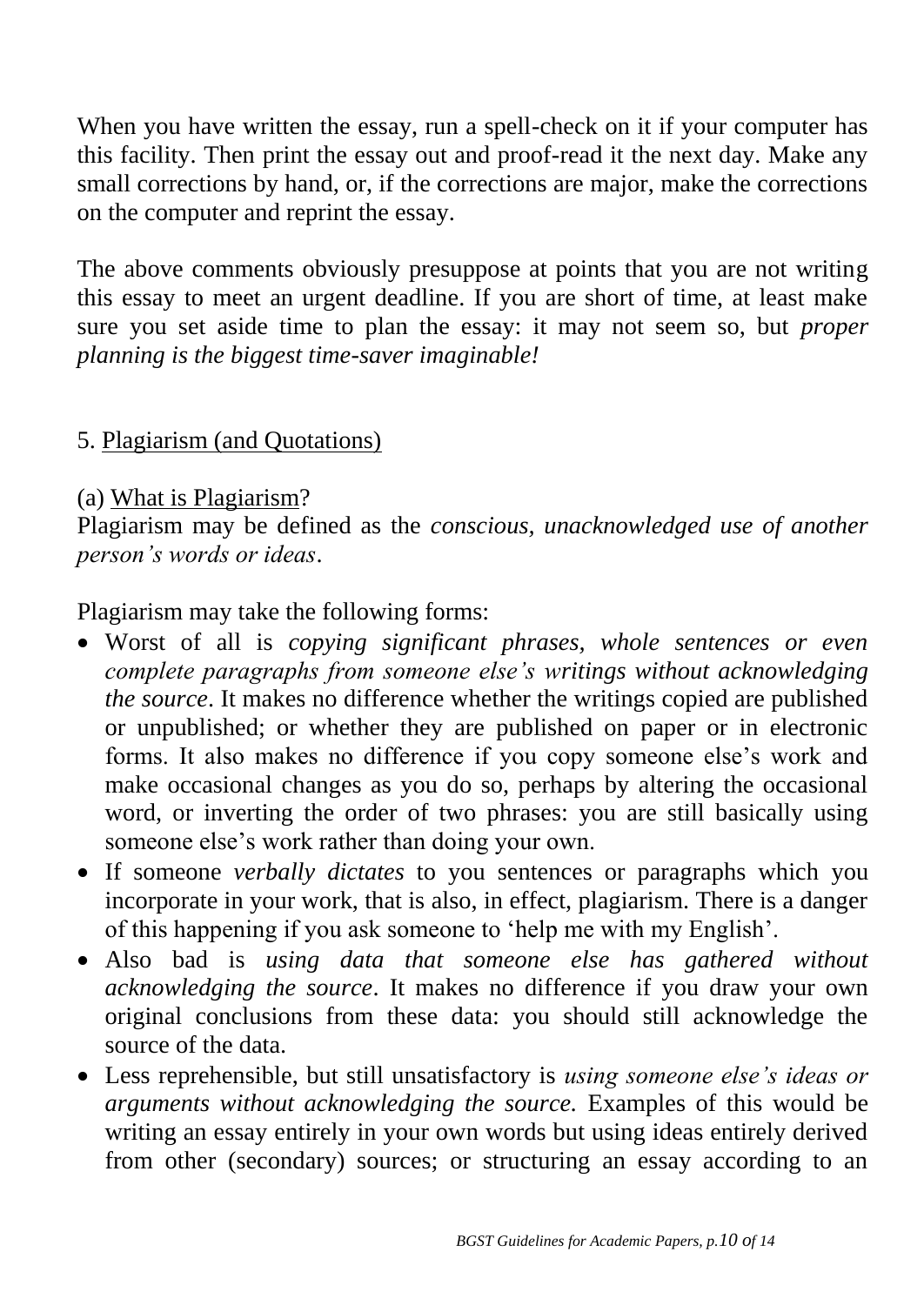outline derived from someone else's work. The sources of ideas or argument structures must also be acknowledged, even if no direct quotation is involved.

Of course, most of the ideas we have are acquired from other people: from our parents, our teachers, our pastors, from our own reading, from the media, and so on. It is often not possible for us to say where and when we first heard an idea. In speaking about plagiarism we are not saying that you must give the source for every idea referred to in your essay: otherwise your essay would be nothing but footnotes.

Plagiarism, rather, occurs when someone uses another person's words or ideas, *knowing them to be another person's*, but does not acknowledge the source, thus *giving the false impression that the words and ideas are their own*.

#### What is BGST's Policy towards Plagiarism?

We are not unsympathetic towards students who feel tempted to plagiarise: students whose English is weak, and who feel that 'this book puts it so much better than I could'; students under pressure who feel they could save time by borrowing arguments or even essay plans from someone else's work.

## **HOWEVER, WE ARE ENTIRELY OPPOSED TO THE PRACTICE OF PLAGIARISM IN ALL ITS FORMS.**

#### Why is Plagiarism Wrong?

Plagiarism is *deceitful and dishonest*, in that you are attempting to pass someone else's words or ideas off as your own.

Plagiarism also *entirely defeats the purpose of written assignments*. Written assignments, as noted on p. 1, are intended to help you take a more active role in the learning process, and to encourage you to be creative and develop your own ideas. It is obvious that copying someone else's ideas shows, in contrast, a passive and entirely uncreative attitude.

It is also *extremely difficult to get away with plagiarism*: lecturers have generally read quite widely in their fields, and are usually able to recognise wording or even ideas taken from work published in their fields. In particular,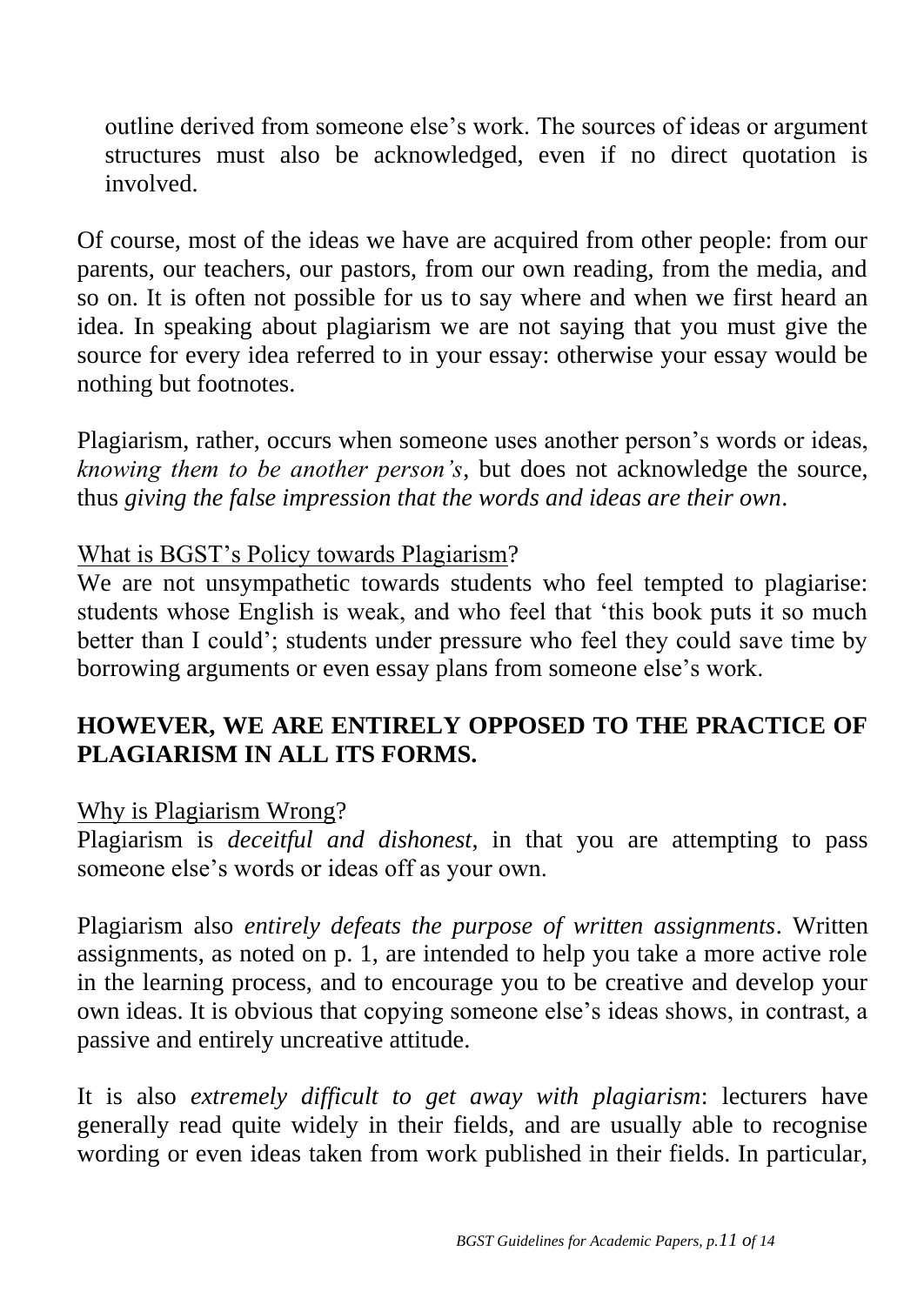if a student's English is weak, passages which have been copied from elsewhere usually stand out with painful clarity in the essay because of the relatively excellent quality of the English in which they are written.

Plagiarism, in short, is *not the way forward*. If your English is weak, take English lessons. If you are consistently short of time, register for fewer courses, or make other necessary adjustments to your schedule.

*Do not plagiarise: it is wrong, indeed, sinful from a Christian perspective; in the long run it can only harm your own intellectual development and prospects as a student.*

# **ANY STUDENT FOUND ENGAGING IN PLAGIARISM WILL**  *WITHOUT EXCEPTION* **BE PENALISED.**

Penalties may include:

- being required to do the work again
- being given a reduced grade for the piece of work
- being given a 'Fail' grade for the piece of work
- being given a 'Fail' grade for the entire course
- re-evaluation of work previously submitted for other courses, and possible lowering of grades previously awarded for these courses
- (in extreme cases) being expelled from BGST

## **DISCIPLINE PROCEDURE**

The lecturer concerned will deal with first-offenders, and inform faculty. If there are any subsequent offenses, the student is liable to fail the course, and will be referred to the relevant Dean for counselling and discipline*.*

## (d) How do you avoid Plagiarising?

You should *always acknowledge the source* of words or ideas which you take from someone else's work.

Phrases, sentences or paragraphs taken from someone else's work should always be presented as quotations: either by the use of quotation marks ('', " "); or (in the case of longer excerpts) by indenting the material quoted as a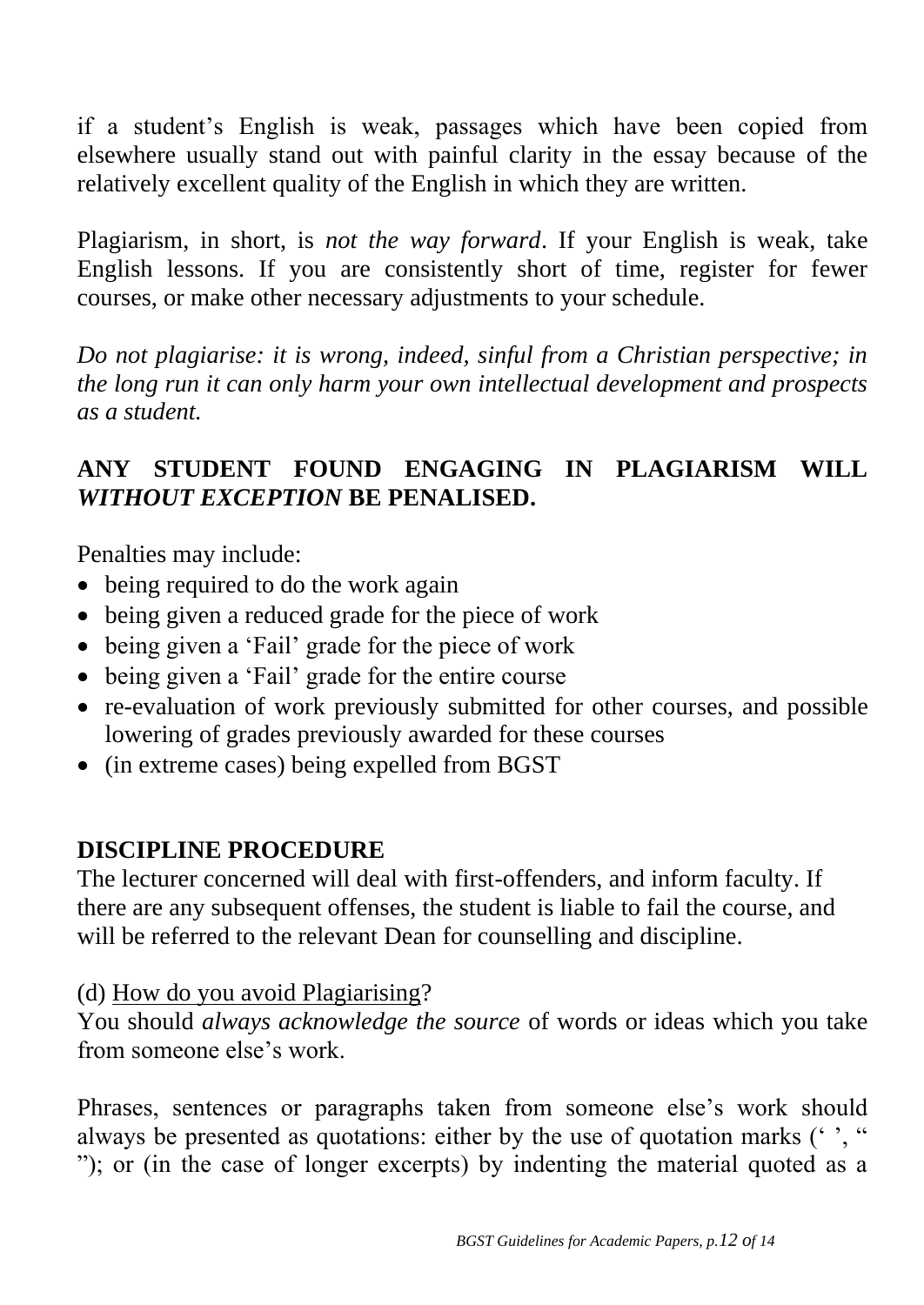separate block of text. In addition the source should be indicated in a footnote, with correct bibliographic documentation (see p. 9)

In general, you should aim to write as much as you can of your essay in your own words: quotations should preferably be *few and short.* An essay which consists largely of quotations from other people's work (even if these are all correctly acknowledged and documented) will be marked down. Such a method of writing essays is *honest but uncreative*.

Ideas, or even the structure of an argument, which you have taken from someone else's work should be acknowledged, and the source indicated in footnote with bibliographic documentation. (The appropriate way to acknowledge that you are borrowing someone else's argument structure is with words such as: 'My argument in the following paragraphs is indebted to G. von Rad's treatment of this passage in his Genesis commentary.')

Examples of quotations and sources of ideas properly acknowledged can be found in my essay 'David in the Books of Samuel: A Messianic Expectation' in P.E. Satterthwaite, R.S. Hess, G.J. Wenham (eds.), *The Lord's Anointed: Interpretation of Old Testament Messianic Texts* (Grand Rapids/Carlisle: Baker/Paternoster, 1995) pp. 41-65 (in BGST Library).

(e) What is Correct Bibliographic Documentation?

For books you must specify:

- $\bullet$  the book's author(s)
- the book's title
- the series of which the book is a part (if appropriate)
- place of publication;
- publisher;
- date of publication;
- $\bullet$  the page(s) cited
- e.g.: S.J.L. Croft, *The Identity of the Individual in the Psalms* (JSOTS 44; Sheffield: JSOT Press, 1987), p. 85.

For essays in a book which is an edited collection of essays you must specify:

 $\bullet$  the essay's author(s)